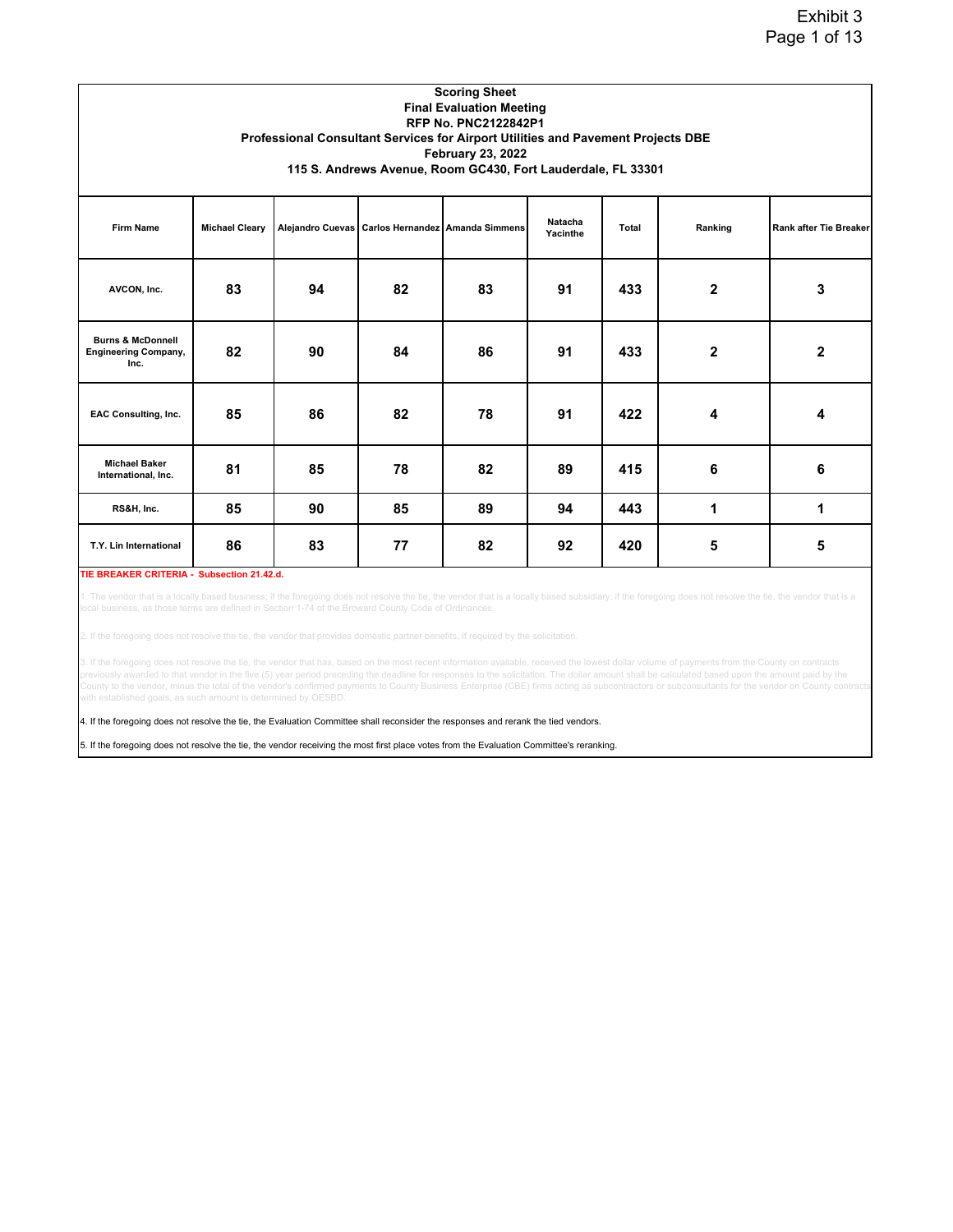|                                                                                                         |                          |                                                   | 115 S. Andrews Avenue, Room GC430, Fort Lauderdale, FL 33301 | <b>Scoring Sheet</b><br><b>Final Evaluation Meeting</b><br><b>RFP No. PNC2122842P1</b><br><b>February 23, 2022</b> | Professional Consultant Services for Airport Utilities and Pavement Projects DBE |                                                   |                                                   |
|---------------------------------------------------------------------------------------------------------|--------------------------|---------------------------------------------------|--------------------------------------------------------------|--------------------------------------------------------------------------------------------------------------------|----------------------------------------------------------------------------------|---------------------------------------------------|---------------------------------------------------|
| <b>Evaluation Criteria</b>                                                                              | <b>Maximum</b><br>Points | AVCON, Inc.                                       | <b>Burns &amp; McDonnell</b><br>Engineering<br>Company, Inc. | <b>EAC Consulting,</b><br>Inc.                                                                                     | <b>Michael Baker</b><br>International, Inc.                                      | RS&H, Inc.                                        | T.Y. Lin International                            |
| <b>ABILITY OF PROFESSIONAL</b><br><b>PERSONNEL</b><br>(Total Maximum 35 Points)                         |                          |                                                   |                                                              |                                                                                                                    |                                                                                  |                                                   |                                                   |
| See Evaluation Criteria - 1.a                                                                           | 10                       | 9                                                 | 9                                                            | 9                                                                                                                  | 9                                                                                | 9                                                 | 9                                                 |
| See Evaluation Criteria - 1.b                                                                           | 15                       | 13                                                | 14                                                           | 14                                                                                                                 | 13                                                                               | 14                                                | 14                                                |
| See Evaluation Criteria - 1.c                                                                           | 10                       | 10                                                | 8                                                            | 9                                                                                                                  | 8                                                                                | 10                                                | 10                                                |
| <b>PROJECT APPROACH</b><br>(Total Maximum 20 Points)                                                    |                          |                                                   |                                                              |                                                                                                                    |                                                                                  |                                                   |                                                   |
| See Evaluation Criteria - 2                                                                             | 20                       | 17                                                | 17                                                           | 18                                                                                                                 | 17                                                                               | 18                                                | 18                                                |
| <b>PAST PERFORMANCE</b><br>(Total Maximum 35 Points)                                                    |                          |                                                   |                                                              |                                                                                                                    |                                                                                  |                                                   |                                                   |
| See Evaluation Criteria - 3.a                                                                           | 15                       | 13                                                | 13                                                           | 14                                                                                                                 | 13                                                                               | 13                                                | 14                                                |
| See Evaluation Criteria - 3.b                                                                           | 5                        | 4                                                 | 4                                                            | 4                                                                                                                  | 4                                                                                | 4                                                 | 4                                                 |
| See Evaluation Criteria - 3.c                                                                           | 5                        | 4                                                 | 4                                                            | 4                                                                                                                  | 4                                                                                | 4                                                 | 4                                                 |
| See Evaluation Criteria - 3.d                                                                           | 5                        | 4                                                 | 4                                                            | 4                                                                                                                  | 4                                                                                | 4                                                 | 4                                                 |
| See Evaluation Criteria - 3.e                                                                           | 5                        | 4                                                 | 4                                                            | 4                                                                                                                  | 4                                                                                | 4                                                 | 4                                                 |
| <b>WORKLOAD OF THE FIRM</b><br>(Total Maximum 3 Points)                                                 |                          |                                                   |                                                              |                                                                                                                    |                                                                                  |                                                   |                                                   |
| See Evaluation Criteria - 4                                                                             | 3                        | 3                                                 | 3                                                            | 3                                                                                                                  | 3                                                                                | 3                                                 | 3                                                 |
| <b>LOCATION</b><br>(Total Maximum 5 Points)                                                             |                          | <b>POINTS</b><br><b>ENTERED BY PURCHASING</b>     | <b>POINTS</b><br><b>ENTERED BY PURCHASING</b>                | <b>POINTS</b><br><b>ENTERED BY PURCHASING</b>                                                                      | <b>POINTS</b><br><b>ENTERED BY PURCHASING</b>                                    | <b>POINTS</b><br><b>ENTERED BY PURCHASING</b>     | <b>POINTS</b><br><b>ENTERED BY PURCHASING</b>     |
| See Evaluation Criteria - 5                                                                             | 5                        | 0                                                 | 0                                                            | 0                                                                                                                  | 0                                                                                | 0                                                 | 0                                                 |
| <b>WILLINGNESS TO MEET TIME</b><br><b>AND BUDGET</b><br><b>REQUIREMENTS</b><br>(Total Maximum 2 Points) |                          | <b>POINTS</b><br><b>ENTERED BY PURCHASING</b>     | <b>POINTS</b><br><b>ENTERED BY PURCHASING</b>                | <b>POINTS</b><br><b>ENTERED BY PURCHASING</b>                                                                      | <b>POINTS</b><br><b>ENTERED BY PURCHASING</b>                                    | <b>POINTS</b><br><b>ENTERED BY PURCHASING</b>     | <b>POINTS</b><br><b>ENTERED BY PURCHASING</b>     |
| See Evaluation Criteria - 6                                                                             | 2                        | 2                                                 | $\boldsymbol{2}$                                             | $\mathbf{2}$                                                                                                       | 2                                                                                | 2                                                 | 2                                                 |
|                                                                                                         |                          | <b>TOTAL SCORE</b><br>CALCULATED<br>BY PURCHASING | <b>TOTAL SCORE</b><br>CALCULATED<br>BY PURCHASING            | <b>TOTAL SCORE</b><br>CALCULATED<br>BY PURCHASING                                                                  | <b>TOTAL SCORE</b><br>CALCULATED<br>BY PURCHASING                                | <b>TOTAL SCORE</b><br>CALCULATED<br>BY PURCHASING | <b>TOTAL SCORE</b><br>CALCULATED<br>BY PURCHASING |
| TOTAL SCORE CALCULATED<br><b>BY PURCHASING</b>                                                          | <b>Max 100</b><br>Points | 83                                                | 82                                                           | 85                                                                                                                 | 81                                                                               | 85                                                | 86                                                |
| <b>Michael Cleary</b>                                                                                   | 2/23/2022                |                                                   |                                                              |                                                                                                                    |                                                                                  |                                                   |                                                   |
| Name                                                                                                    | Date                     |                                                   |                                                              |                                                                                                                    |                                                                                  |                                                   |                                                   |
| STAFF ELECTRONIC SCORE SHEET FOR CALCULATING                                                            |                          |                                                   |                                                              |                                                                                                                    |                                                                                  |                                                   |                                                   |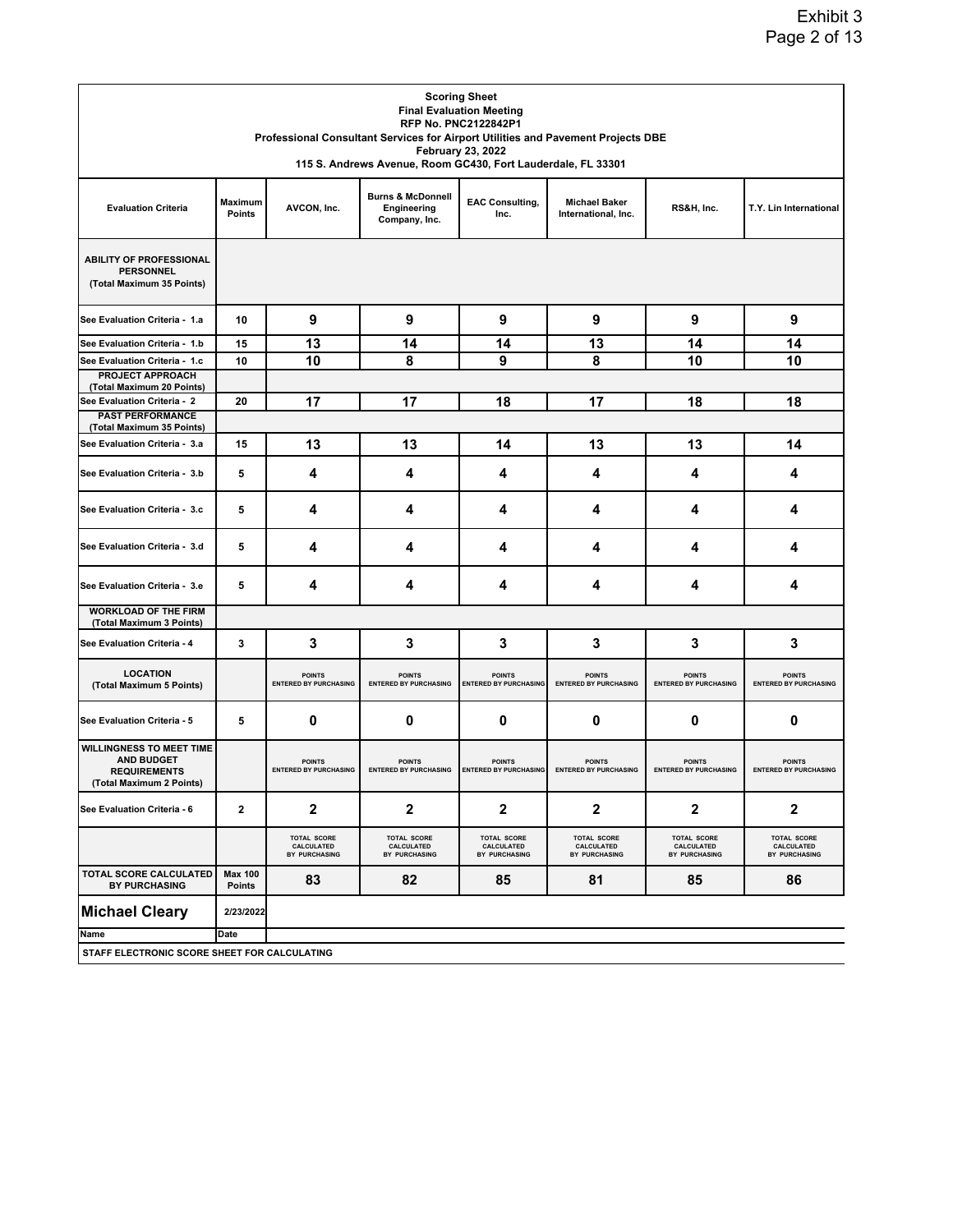|                                                                                               |                                 |                                                   | <b>Scoring Sheet</b>                                                             |                                                   |                                                   |                                                   |                                                   |
|-----------------------------------------------------------------------------------------------|---------------------------------|---------------------------------------------------|----------------------------------------------------------------------------------|---------------------------------------------------|---------------------------------------------------|---------------------------------------------------|---------------------------------------------------|
|                                                                                               |                                 |                                                   | <b>Final Evaluation Meeting</b><br><b>RFP No. PNC2122842P1</b>                   |                                                   |                                                   |                                                   |                                                   |
|                                                                                               |                                 |                                                   | Professional Consultant Services for Airport Utilities and Pavement Projects DBE |                                                   |                                                   |                                                   |                                                   |
|                                                                                               |                                 |                                                   | <b>February 23, 2022</b>                                                         |                                                   |                                                   |                                                   |                                                   |
|                                                                                               |                                 |                                                   | 115 S. Andrews Avenue, Room GC430, Fort Lauderdale, FL 33301                     |                                                   |                                                   |                                                   |                                                   |
| <b>Evaluation Criteria</b>                                                                    | <b>Maximum</b><br><b>Points</b> | AVCON, Inc.                                       | <b>Burns &amp; McDonnell</b><br>Engineering<br>Company, Inc.                     | <b>EAC Consulting,</b><br>Inc.                    | <b>Michael Baker</b><br>International, Inc.       | RS&H, Inc.                                        | T.Y. Lin International                            |
| <b>ABILITY OF PROFESSIONAL PERSONNEL</b><br>(Total Maximum 35 Points)                         |                                 |                                                   |                                                                                  |                                                   |                                                   |                                                   |                                                   |
| See Evaluation Criteria - 1.a                                                                 | 10                              | 10                                                | 10                                                                               | 10                                                | 9                                                 | 10                                                | 10                                                |
| See Evaluation Criteria - 1.b                                                                 | 15                              | 15                                                | 14                                                                               | 15                                                | 14                                                | 15                                                | 13                                                |
| See Evaluation Criteria - 1.c                                                                 | 10                              | 10                                                | 8                                                                                | 9                                                 | 8                                                 | 10                                                | 9                                                 |
| <b>PROJECT APPROACH</b><br>(Total Maximum 20 Points)                                          |                                 |                                                   |                                                                                  |                                                   |                                                   |                                                   |                                                   |
| See Evaluation Criteria - 2                                                                   | 20                              | 20                                                | 19                                                                               | 19                                                | 18                                                | 20                                                | 19                                                |
| <b>PAST PERFORMANCE</b><br>(Total Maximum 35 Points)                                          |                                 |                                                   |                                                                                  |                                                   |                                                   |                                                   |                                                   |
| See Evaluation Criteria - 3.a                                                                 | 15                              | 15                                                | 15                                                                               | 11                                                | 14                                                | 14                                                | 10                                                |
| See Evaluation Criteria - 3.b                                                                 | 5                               | 4                                                 | 5                                                                                | 3                                                 | 5                                                 | 4                                                 | 5                                                 |
| See Evaluation Criteria - 3.c                                                                 | 5                               | 5                                                 | 4                                                                                | 5                                                 | 5                                                 | 4                                                 | 3                                                 |
| See Evaluation Criteria - 3.d                                                                 | 5                               | 5                                                 | 5                                                                                | 4                                                 | 5                                                 | 4                                                 | 5                                                 |
| See Evaluation Criteria - 3.e                                                                 | 5                               | 5                                                 | 5                                                                                | 5                                                 | 3                                                 | 4                                                 | 5                                                 |
| <b>WORKLOAD OF THE FIRM</b><br>(Total Maximum 3 Points)                                       |                                 |                                                   |                                                                                  |                                                   |                                                   |                                                   |                                                   |
| See Evaluation Criteria - 4                                                                   | 3                               | 3                                                 | 3                                                                                | 3                                                 | $\mathbf{2}$                                      | 3                                                 | 2                                                 |
| <b>LOCATION</b><br>(Total Maximum 5 Points)                                                   |                                 | <b>POINTS</b><br><b>ENTERED BY PURCHASING</b>     | <b>POINTS</b><br><b>ENTERED BY PURCHASING</b>                                    | <b>POINTS</b><br><b>ENTERED BY PURCHASING</b>     | <b>POINTS</b><br><b>ENTERED BY PURCHASING</b>     | <b>POINTS</b><br><b>ENTERED BY PURCHASING</b>     | <b>POINTS</b><br><b>ENTERED BY PURCHASING</b>     |
| See Evaluation Criteria - 5                                                                   | 5                               | 0                                                 | $\mathbf{0}$                                                                     | 0                                                 | 0                                                 | 0                                                 | 0                                                 |
| <b>WILLINGNESS TO MEET TIME AND BUDGET</b><br><b>REQUIREMENTS</b><br>(Total Maximum 2 Points) |                                 | <b>POINTS</b><br><b>ENTERED BY PURCHASING</b>     | <b>POINTS</b><br><b>ENTERED BY PURCHASING</b>                                    | <b>POINTS</b><br><b>ENTERED BY PURCHASING</b>     | <b>POINTS</b><br><b>ENTERED BY PURCHASING</b>     | <b>POINTS</b><br><b>ENTERED BY PURCHASING</b>     | <b>POINTS</b><br><b>ENTERED BY PURCHASING</b>     |
| See Evaluation Criteria - 6                                                                   | $\overline{2}$                  | $\overline{2}$                                    | $\mathbf{2}$                                                                     | $\overline{2}$                                    | $\mathbf{2}$                                      | $\mathbf{2}$                                      | $\overline{2}$                                    |
|                                                                                               |                                 | <b>TOTAL SCORE</b><br>CALCULATED<br>BY PURCHASING | <b>TOTAL SCORE</b><br>CALCULATED<br>BY PURCHASING                                | <b>TOTAL SCORE</b><br>CALCULATED<br>BY PURCHASING | <b>TOTAL SCORE</b><br>CALCULATED<br>BY PURCHASING | <b>TOTAL SCORE</b><br>CALCULATED<br>BY PURCHASING | <b>TOTAL SCORE</b><br>CALCULATED<br>BY PURCHASING |
| TOTAL SCORE CALCULATED BY PURCHASING                                                          | <b>Max 100</b><br><b>Points</b> | 94                                                | 90                                                                               | 86                                                | 85                                                | 90                                                | 83                                                |
| <b>Alejandro Cuevas</b>                                                                       | 2/23/2022                       |                                                   |                                                                                  |                                                   |                                                   |                                                   |                                                   |
| Name                                                                                          | Date                            |                                                   |                                                                                  |                                                   |                                                   |                                                   |                                                   |
| STAFF ELECTRONIC SCORE SHEET FOR CALCULATING                                                  |                                 |                                                   |                                                                                  |                                                   |                                                   |                                                   |                                                   |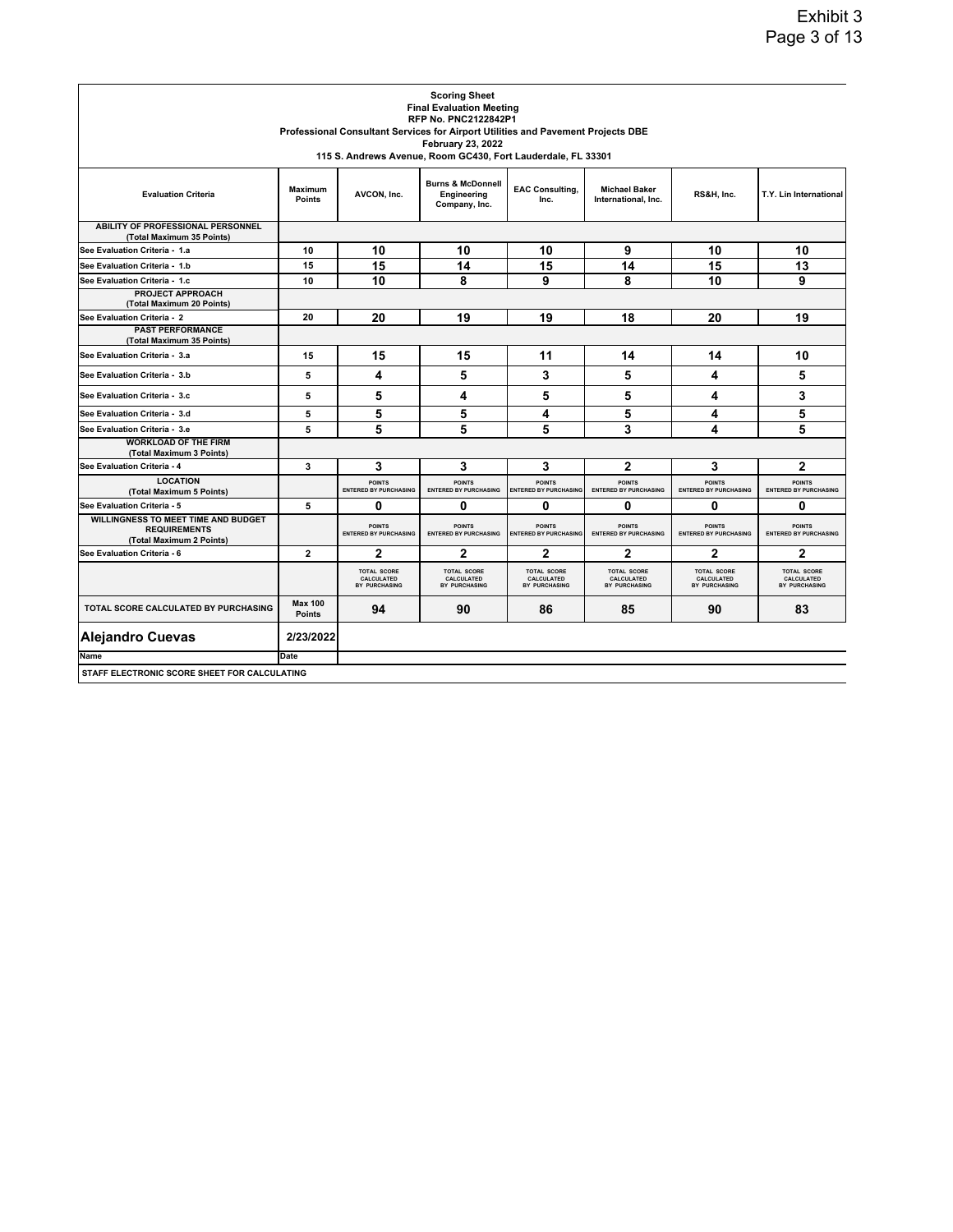|                                                                                               |                                 |                                                   | <b>Scoring Sheet</b><br><b>Final Evaluation Meeting</b>                                  |                                                   |                                                   |                                                   |                                                   |
|-----------------------------------------------------------------------------------------------|---------------------------------|---------------------------------------------------|------------------------------------------------------------------------------------------|---------------------------------------------------|---------------------------------------------------|---------------------------------------------------|---------------------------------------------------|
|                                                                                               |                                 |                                                   | <b>RFP No. PNC2122842P1</b>                                                              |                                                   |                                                   |                                                   |                                                   |
|                                                                                               |                                 |                                                   | Professional Consultant Services for Airport Utilities and Pavement Projects DBE         |                                                   |                                                   |                                                   |                                                   |
|                                                                                               |                                 |                                                   | <b>February 23, 2022</b><br>115 S. Andrews Avenue, Room GC430, Fort Lauderdale, FL 33301 |                                                   |                                                   |                                                   |                                                   |
|                                                                                               |                                 |                                                   |                                                                                          |                                                   |                                                   |                                                   |                                                   |
| <b>Evaluation Criteria</b>                                                                    | <b>Maximum</b><br><b>Points</b> | AVCON, Inc.                                       | <b>Burns &amp; McDonnell</b><br>Engineering<br>Company, Inc.                             | <b>EAC Consulting,</b><br>Inc.                    | <b>Michael Baker</b><br>International, Inc.       | RS&H, Inc.                                        | T.Y. Lin International                            |
| ABILITY OF PROFESSIONAL PERSONNEL<br>(Total Maximum 35 Points)                                |                                 |                                                   |                                                                                          |                                                   |                                                   |                                                   |                                                   |
| See Evaluation Criteria - 1.a                                                                 | 10                              | 8                                                 | 9                                                                                        | 10                                                | 9                                                 | 10                                                | 8                                                 |
| See Evaluation Criteria - 1.b                                                                 | 15                              | 11                                                | 12                                                                                       | 12                                                | 10                                                | 13                                                | 11                                                |
| See Evaluation Criteria - 1.c                                                                 | 10                              | 8                                                 | 8                                                                                        | 8                                                 | 9                                                 | 7                                                 | 9                                                 |
| PROJECT APPROACH<br>(Total Maximum 20 Points)                                                 |                                 |                                                   |                                                                                          |                                                   |                                                   |                                                   |                                                   |
| See Evaluation Criteria - 2                                                                   | 20                              | 16                                                | 16                                                                                       | 17                                                | 14                                                | 18                                                | 13                                                |
| <b>PAST PERFORMANCE</b><br>(Total Maximum 35 Points)                                          |                                 |                                                   |                                                                                          |                                                   |                                                   |                                                   |                                                   |
| See Evaluation Criteria - 3.a                                                                 | 15                              | 15                                                | 14                                                                                       | 12                                                | 14                                                | 15                                                | 12                                                |
| See Evaluation Criteria - 3.b                                                                 | 5                               | 5                                                 | 5                                                                                        | 5                                                 | 5                                                 | 4                                                 | 5                                                 |
| See Evaluation Criteria - 3.c                                                                 | 5                               | 5                                                 | 5                                                                                        | 5                                                 | 5                                                 | 5                                                 | 5                                                 |
| See Evaluation Criteria - 3.d                                                                 | 5                               | 5                                                 | 5                                                                                        | 3                                                 | 3                                                 | 4                                                 | 5                                                 |
| See Evaluation Criteria - 3.e                                                                 | 5                               | 4                                                 | 5                                                                                        | 5                                                 | 5                                                 | 4                                                 | 5                                                 |
| <b>WORKLOAD OF THE FIRM</b><br>(Total Maximum 3 Points)                                       |                                 |                                                   |                                                                                          |                                                   |                                                   |                                                   |                                                   |
| See Evaluation Criteria - 4                                                                   | 3                               | 3                                                 | 3                                                                                        | 3                                                 | $\overline{2}$                                    | 3                                                 | $\overline{2}$                                    |
| <b>LOCATION</b><br>(Total Maximum 5 Points)                                                   |                                 | <b>POINTS</b><br><b>ENTERED BY PURCHASING</b>     | <b>POINTS</b><br><b>ENTERED BY PURCHASING</b>                                            | <b>POINTS</b><br><b>ENTERED BY PURCHASING</b>     | <b>POINTS</b><br><b>ENTERED BY PURCHASING</b>     | <b>POINTS</b><br><b>ENTERED BY PURCHASING</b>     | <b>POINTS</b><br><b>ENTERED BY PURCHASING</b>     |
| See Evaluation Criteria - 5                                                                   | 5                               | 0                                                 | 0                                                                                        | 0                                                 | 0                                                 | 0                                                 | 0                                                 |
| <b>WILLINGNESS TO MEET TIME AND BUDGET</b><br><b>REQUIREMENTS</b><br>(Total Maximum 2 Points) |                                 | <b>POINTS</b><br><b>ENTERED BY PURCHASING</b>     | <b>POINTS</b><br><b>ENTERED BY PURCHASING</b>                                            | <b>POINTS</b><br><b>ENTERED BY PURCHASING</b>     | <b>POINTS</b><br><b>ENTERED BY PURCHASING</b>     | <b>POINTS</b><br><b>ENTERED BY PURCHASING</b>     | <b>POINTS</b><br><b>ENTERED BY PURCHASING</b>     |
| See Evaluation Criteria - 6                                                                   | 2                               | 2                                                 | $\mathbf{2}$                                                                             | 2                                                 | 2                                                 | 2                                                 | $\mathbf{2}$                                      |
|                                                                                               |                                 | <b>TOTAL SCORE</b><br>CALCULATED<br>BY PURCHASING | <b>TOTAL SCORE</b><br>CALCULATED<br>BY PURCHASING                                        | <b>TOTAL SCORE</b><br>CALCULATED<br>BY PURCHASING | <b>TOTAL SCORE</b><br>CALCULATED<br>BY PURCHASING | <b>TOTAL SCORE</b><br>CALCULATED<br>BY PURCHASING | <b>TOTAL SCORE</b><br>CALCULATED<br>BY PURCHASING |
| TOTAL SCORE CALCULATED BY PURCHASING                                                          | <b>Max 100</b><br><b>Points</b> | 82                                                | 84                                                                                       | 82                                                | 78                                                | 85                                                | 77                                                |
| <b>Carlos Hernandez</b>                                                                       | 2/23/2022                       |                                                   |                                                                                          |                                                   |                                                   |                                                   |                                                   |
| Name                                                                                          | Date                            |                                                   |                                                                                          |                                                   |                                                   |                                                   |                                                   |
| STAFF ELECTRONIC SCORE SHEET FOR CALCULATING                                                  |                                 |                                                   |                                                                                          |                                                   |                                                   |                                                   |                                                   |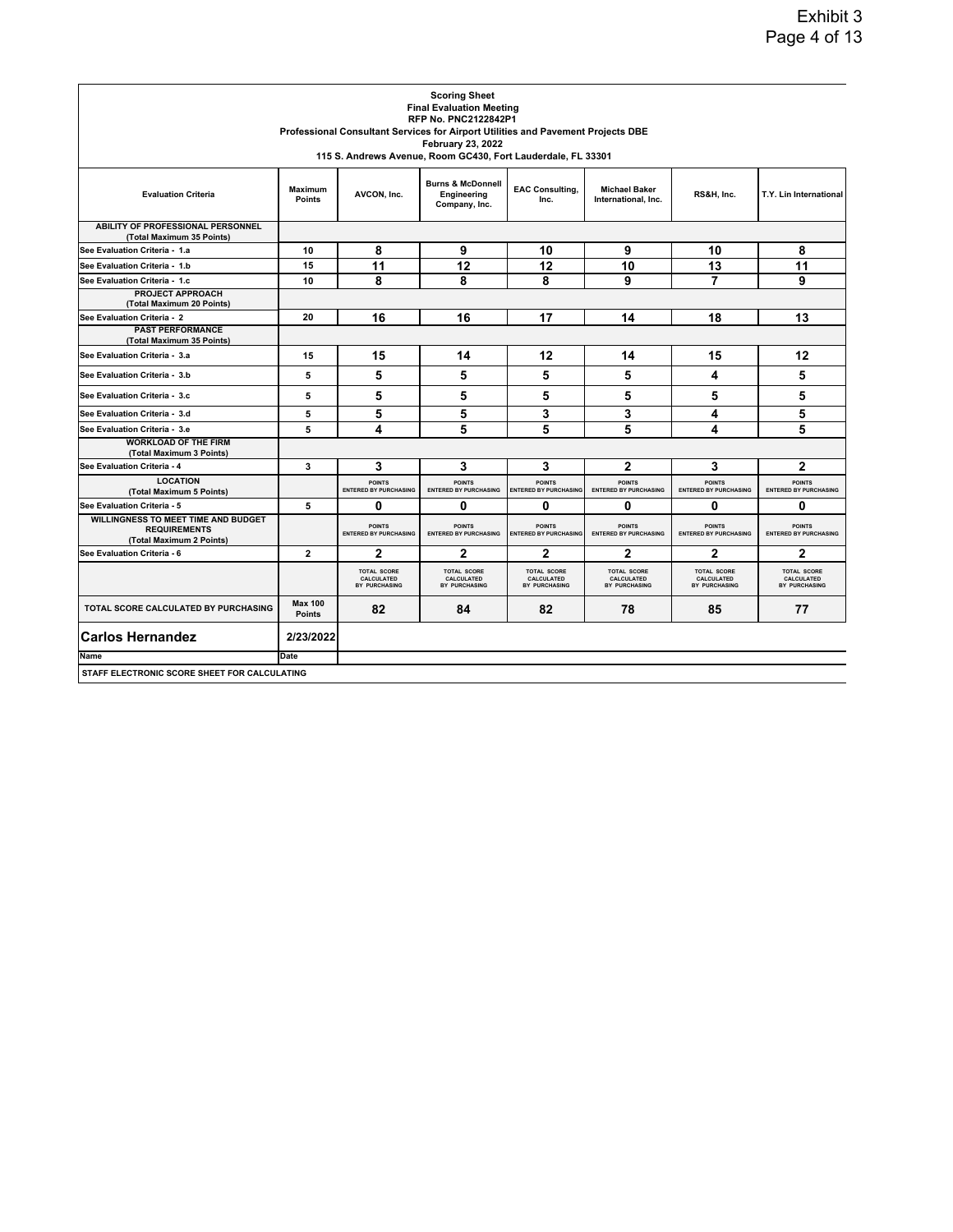|                                                                                               |                                 |                                                   | <b>Scoring Sheet</b><br><b>Final Evaluation Meeting</b>                          |                                                   |                                                   |                                                   |                                                   |
|-----------------------------------------------------------------------------------------------|---------------------------------|---------------------------------------------------|----------------------------------------------------------------------------------|---------------------------------------------------|---------------------------------------------------|---------------------------------------------------|---------------------------------------------------|
|                                                                                               |                                 |                                                   | <b>RFP No. PNC2122842P1</b>                                                      |                                                   |                                                   |                                                   |                                                   |
|                                                                                               |                                 |                                                   | Professional Consultant Services for Airport Utilities and Pavement Projects DBE |                                                   |                                                   |                                                   |                                                   |
|                                                                                               |                                 |                                                   | <b>February 23, 2022</b>                                                         |                                                   |                                                   |                                                   |                                                   |
|                                                                                               |                                 |                                                   | 115 S. Andrews Avenue, Room GC430, Fort Lauderdale, FL 33301                     |                                                   |                                                   |                                                   |                                                   |
| <b>Evaluation Criteria</b>                                                                    | <b>Maximum</b><br><b>Points</b> | AVCON, Inc.                                       | <b>Burns &amp; McDonnell</b><br>Engineering<br>Company, Inc.                     | <b>EAC Consulting,</b><br>Inc.                    | <b>Michael Baker</b><br>International, Inc.       | RS&H, Inc.                                        | T.Y. Lin International                            |
| <b>ABILITY OF PROFESSIONAL PERSONNEL</b><br>(Total Maximum 35 Points)                         |                                 |                                                   |                                                                                  |                                                   |                                                   |                                                   |                                                   |
| See Evaluation Criteria - 1.a                                                                 | 10                              | 10                                                | 8                                                                                | 6                                                 | 8                                                 | 10                                                | 8                                                 |
| See Evaluation Criteria - 1.b                                                                 | 15                              | 14                                                | 14                                                                               | 12                                                | 14                                                | 14                                                | 14                                                |
| See Evaluation Criteria - 1.c                                                                 | 10                              | 10                                                | 10                                                                               | 9                                                 | 8                                                 | 10                                                | 9                                                 |
| <b>PROJECT APPROACH</b><br>(Total Maximum 20 Points)                                          |                                 |                                                   |                                                                                  |                                                   |                                                   |                                                   |                                                   |
| See Evaluation Criteria - 2                                                                   | 20                              | 18                                                | 18                                                                               | 17                                                | 17                                                | 19                                                | 16                                                |
| <b>PAST PERFORMANCE</b><br>(Total Maximum 35 Points)                                          |                                 |                                                   |                                                                                  |                                                   |                                                   |                                                   |                                                   |
| See Evaluation Criteria - 3.a                                                                 | 15                              | 13                                                | 14                                                                               | 11                                                | 15                                                | 14                                                | 14                                                |
| See Evaluation Criteria - 3.b                                                                 | 5                               | 2                                                 | 5                                                                                | 4                                                 | 5                                                 | 4                                                 | 3                                                 |
| See Evaluation Criteria - 3.c                                                                 | 5                               | 3                                                 | 2                                                                                | 5                                                 | 3                                                 | 5                                                 | 4                                                 |
| See Evaluation Criteria - 3.d                                                                 | 5                               | 4                                                 | 5                                                                                | 4                                                 | 4                                                 | 4                                                 | 4                                                 |
| See Evaluation Criteria - 3.e                                                                 | 5                               | 4                                                 | 5                                                                                | 5                                                 | 3                                                 | 4                                                 | 5                                                 |
| <b>WORKLOAD OF THE FIRM</b><br>(Total Maximum 3 Points)                                       |                                 |                                                   |                                                                                  |                                                   |                                                   |                                                   |                                                   |
| See Evaluation Criteria - 4                                                                   | 3                               | 3                                                 | 3                                                                                | 3                                                 | 3                                                 | 3                                                 | 3                                                 |
| <b>LOCATION</b><br>(Total Maximum 5 Points)                                                   |                                 | <b>POINTS</b><br><b>ENTERED BY PURCHASING</b>     | <b>POINTS</b><br><b>ENTERED BY PURCHASING</b>                                    | <b>POINTS</b><br><b>ENTERED BY PURCHASING</b>     | <b>POINTS</b><br><b>ENTERED BY PURCHASING</b>     | <b>POINTS</b><br><b>ENTERED BY PURCHASING</b>     | <b>POINTS</b><br><b>ENTERED BY PURCHASING</b>     |
| See Evaluation Criteria - 5                                                                   | 5                               | 0                                                 | $\mathbf{0}$                                                                     | 0                                                 | 0                                                 | 0                                                 | 0                                                 |
| <b>WILLINGNESS TO MEET TIME AND BUDGET</b><br><b>REQUIREMENTS</b><br>(Total Maximum 2 Points) |                                 | <b>POINTS</b><br><b>ENTERED BY PURCHASING</b>     | <b>POINTS</b><br><b>ENTERED BY PURCHASING</b>                                    | <b>POINTS</b><br><b>ENTERED BY PURCHASING</b>     | <b>POINTS</b><br><b>ENTERED BY PURCHASING</b>     | <b>POINTS</b><br><b>ENTERED BY PURCHASING</b>     | <b>POINTS</b><br><b>ENTERED BY PURCHASING</b>     |
| See Evaluation Criteria - 6                                                                   | $\overline{2}$                  | $\overline{2}$                                    | $\mathbf{2}$                                                                     | $\mathbf{2}$                                      | $\mathbf{2}$                                      | $\mathbf{2}$                                      | $\overline{2}$                                    |
|                                                                                               |                                 | <b>TOTAL SCORE</b><br>CALCULATED<br>BY PURCHASING | <b>TOTAL SCORE</b><br>CALCULATED<br>BY PURCHASING                                | <b>TOTAL SCORE</b><br>CALCULATED<br>BY PURCHASING | <b>TOTAL SCORE</b><br>CALCULATED<br>BY PURCHASING | <b>TOTAL SCORE</b><br>CALCULATED<br>BY PURCHASING | <b>TOTAL SCORE</b><br>CALCULATED<br>BY PURCHASING |
| TOTAL SCORE CALCULATED BY PURCHASING                                                          | <b>Max 100</b><br><b>Points</b> | 83                                                | 86                                                                               | 78                                                | 82                                                | 89                                                | 82                                                |
| <b>Amanda Simmens</b>                                                                         | 2/23/2022                       |                                                   |                                                                                  |                                                   |                                                   |                                                   |                                                   |
| Name                                                                                          | Date                            |                                                   |                                                                                  |                                                   |                                                   |                                                   |                                                   |
| STAFF ELECTRONIC SCORE SHEET FOR CALCULATING                                                  |                                 |                                                   |                                                                                  |                                                   |                                                   |                                                   |                                                   |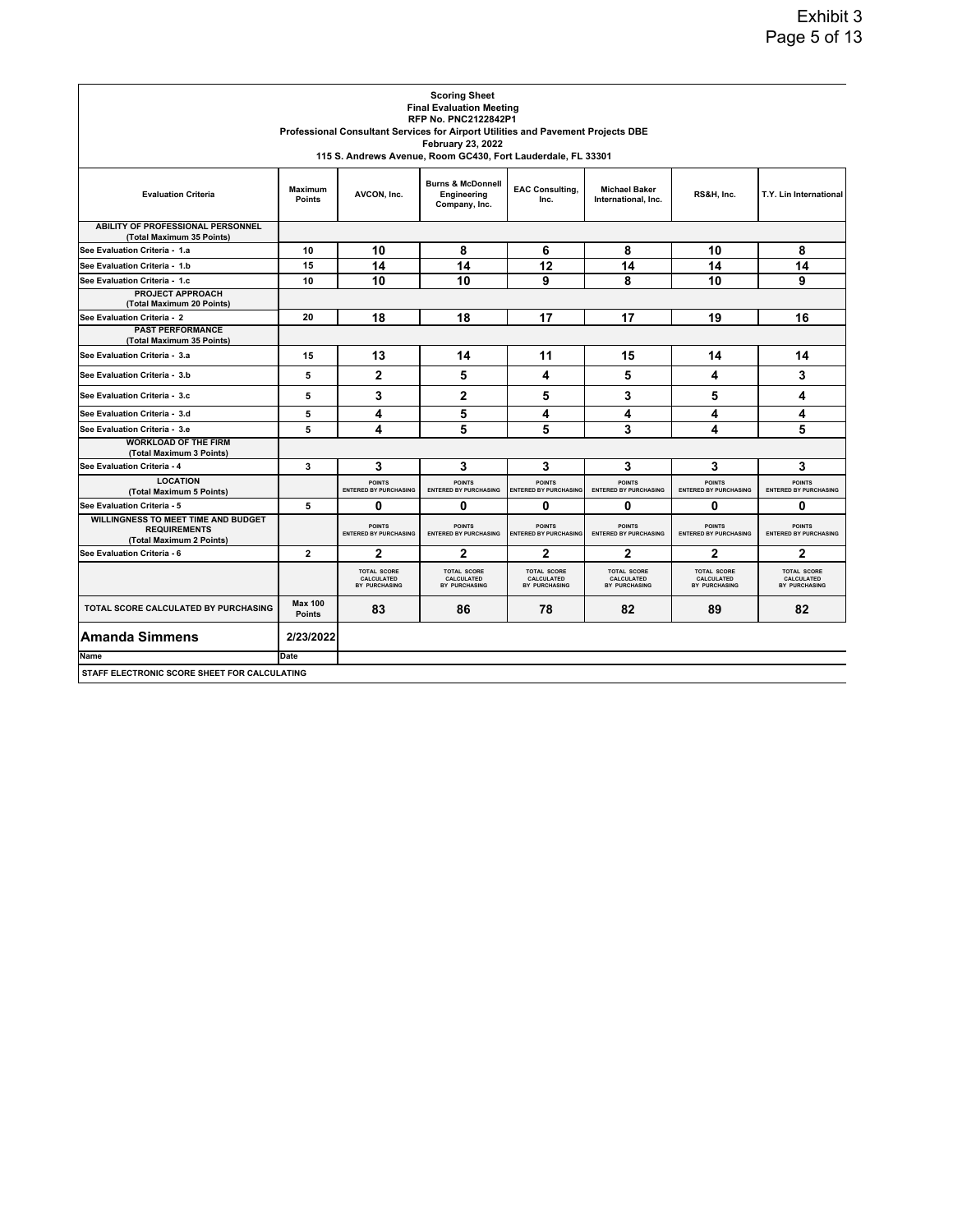|                                                                                        |                   |                                                   | <b>Scoring Sheet</b><br><b>Final Evaluation Meeting</b><br><b>RFP No. PNC2122842P1</b><br>Professional Consultant Services for Airport Utilities and Pavement Projects DBE<br>February 23, 2022<br>115 S. Andrews Avenue, Room GC430, Fort Lauderdale, FL 33301 |                                                   |                                                   |                                            |                                            |
|----------------------------------------------------------------------------------------|-------------------|---------------------------------------------------|-----------------------------------------------------------------------------------------------------------------------------------------------------------------------------------------------------------------------------------------------------------------|---------------------------------------------------|---------------------------------------------------|--------------------------------------------|--------------------------------------------|
| <b>Evaluation Criteria</b>                                                             | Maximum<br>Points | AVCON, Inc.                                       | <b>Burns &amp; McDonnell</b><br>Engineering<br>Company, Inc.                                                                                                                                                                                                    | <b>EAC Consulting,</b><br>Inc.                    | Michael Baker<br>International, Inc.              | RS&H, Inc.                                 | T.Y. Lin International                     |
| ABILITY OF PROFESSIONAL PERSONNEL<br>(Total Maximum 35 Points)                         |                   | ႙<br>ظطم                                          |                                                                                                                                                                                                                                                                 |                                                   |                                                   |                                            |                                            |
| See Evaluation Criteria - 1.a                                                          | 10                | ż2                                                | U                                                                                                                                                                                                                                                               |                                                   | U                                                 |                                            |                                            |
| See Evaluation Criteria - 1.b                                                          | 15                |                                                   | £                                                                                                                                                                                                                                                               |                                                   | €                                                 |                                            |                                            |
| See Evaluation Criteria - 1.c                                                          | 10                |                                                   |                                                                                                                                                                                                                                                                 |                                                   |                                                   |                                            |                                            |
| <b>PROJECT APPROACH</b><br>(Total Maximum 20 Points)                                   |                   |                                                   |                                                                                                                                                                                                                                                                 |                                                   |                                                   |                                            |                                            |
| See Evaluation Criteria - 2                                                            | 20                | $\Omega$                                          | 20                                                                                                                                                                                                                                                              | 20                                                |                                                   |                                            | חש                                         |
| <b>PAST PERFORMANCE</b><br>(Total Maximum 35 Points)                                   |                   |                                                   |                                                                                                                                                                                                                                                                 |                                                   |                                                   |                                            |                                            |
| See Evaluation Criteria - 3.a                                                          | 15                |                                                   | 3                                                                                                                                                                                                                                                               | Ч                                                 | 5                                                 | 5                                          |                                            |
| See Evaluation Criteria - 3.b                                                          | 5                 |                                                   | $\tilde{\mathcal{E}}$                                                                                                                                                                                                                                           | $\mathbf{c}$                                      |                                                   |                                            |                                            |
| See Evaluation Criteria - 3.c                                                          | 5                 |                                                   |                                                                                                                                                                                                                                                                 | <u>ક</u>                                          | 5                                                 |                                            |                                            |
| See Evaluation Criteria - 3.d                                                          | 5                 |                                                   |                                                                                                                                                                                                                                                                 | ఔ                                                 | z.                                                |                                            |                                            |
| See Evaluation Criteria - 3.e                                                          | 5                 |                                                   |                                                                                                                                                                                                                                                                 |                                                   |                                                   |                                            |                                            |
| <b>WORKLOAD OF THE FIRM</b><br>(Total Maximum 3 Points)                                |                   |                                                   |                                                                                                                                                                                                                                                                 |                                                   |                                                   |                                            |                                            |
| See Evaluation Criteria - 4                                                            | 3                 |                                                   |                                                                                                                                                                                                                                                                 | З                                                 |                                                   | 2                                          |                                            |
| <b>LOCATION</b><br>(Total Maximum 5 Points)                                            |                   | POINTS<br>ENTERED BY PURCHASING                   | POINTS<br><b>ENTERED BY PURCHASING</b>                                                                                                                                                                                                                          | <b>POINTS</b><br>ENTERED BY PURCHASING            | <b>POINTS</b><br>ENTERED BY PURCHASING            | POINTS<br><b>ENTERED BY PURCHASING</b>     | POINTS<br><b>ENTERED BY PURCHASING</b>     |
| See Evaluation Criteria - 5                                                            | 5                 | 0                                                 | 0                                                                                                                                                                                                                                                               | 0                                                 | 0                                                 | 0                                          | 0                                          |
| WILLINGNESS TO MEET TIME AND BUDGET<br><b>REQUIREMENTS</b><br>(Total Maximum 2 Points) |                   | <b>POINTS</b><br><b>ENTERED BY PURCHASING</b>     | <b>POINTS</b><br><b>ENTERED BY PURCHASING</b>                                                                                                                                                                                                                   | <b>POINTS</b><br><b>ENTERED BY PURCHASING</b>     | <b>POINTS</b><br><b>ENTERED BY PURCHASING</b>     | <b>POINTS</b><br>ENTERED BY PURCHASING     | POINTS<br><b>ENTERED BY PURCHASING</b>     |
| See Evaluation Criteria - 6                                                            | $\mathbf{2}$      | $\overline{2}$                                    | $\mathbf{2}$                                                                                                                                                                                                                                                    | $\overline{2}$                                    | $\mathbf{2}$                                      | $\mathbf{2}$                               | $\mathbf{2}$                               |
|                                                                                        |                   | <b>TOTAL SCORE</b><br>CALCULATED<br>BY PURCHASING | TOTAL SCORE<br>CALCULATED<br>BY PURCHASING                                                                                                                                                                                                                      | TOTAL SCORE<br><b>CALCULATED</b><br>BY PURCHASING | <b>TOTAL SCORE</b><br>CALCULATED<br>BY PURCHASING | TOTAL SCORE<br>CALCULATED<br>BY PURCHASING | TOTAL SCORE<br>CALCULATED<br>BY PURCHASING |
| TOTAL SCORE CALCULATED BY PURCHASING                                                   | Max 100<br>Points | $\overline{2}$                                    | $\mathbf{z}$                                                                                                                                                                                                                                                    | $\mathbf{2}$                                      | $\mathbf 2$                                       | $\mathbf 2$                                | $\overline{2}$                             |
| lNatacha Yacinthe                                                                      | 2/23/2022         |                                                   |                                                                                                                                                                                                                                                                 |                                                   |                                                   |                                            |                                            |
| Name                                                                                   | Date              |                                                   |                                                                                                                                                                                                                                                                 |                                                   |                                                   |                                            |                                            |
| STAFF ELECTRONIC SCORE/SHEET FOR CALCULATING                                           |                   |                                                   |                                                                                                                                                                                                                                                                 |                                                   |                                                   |                                            |                                            |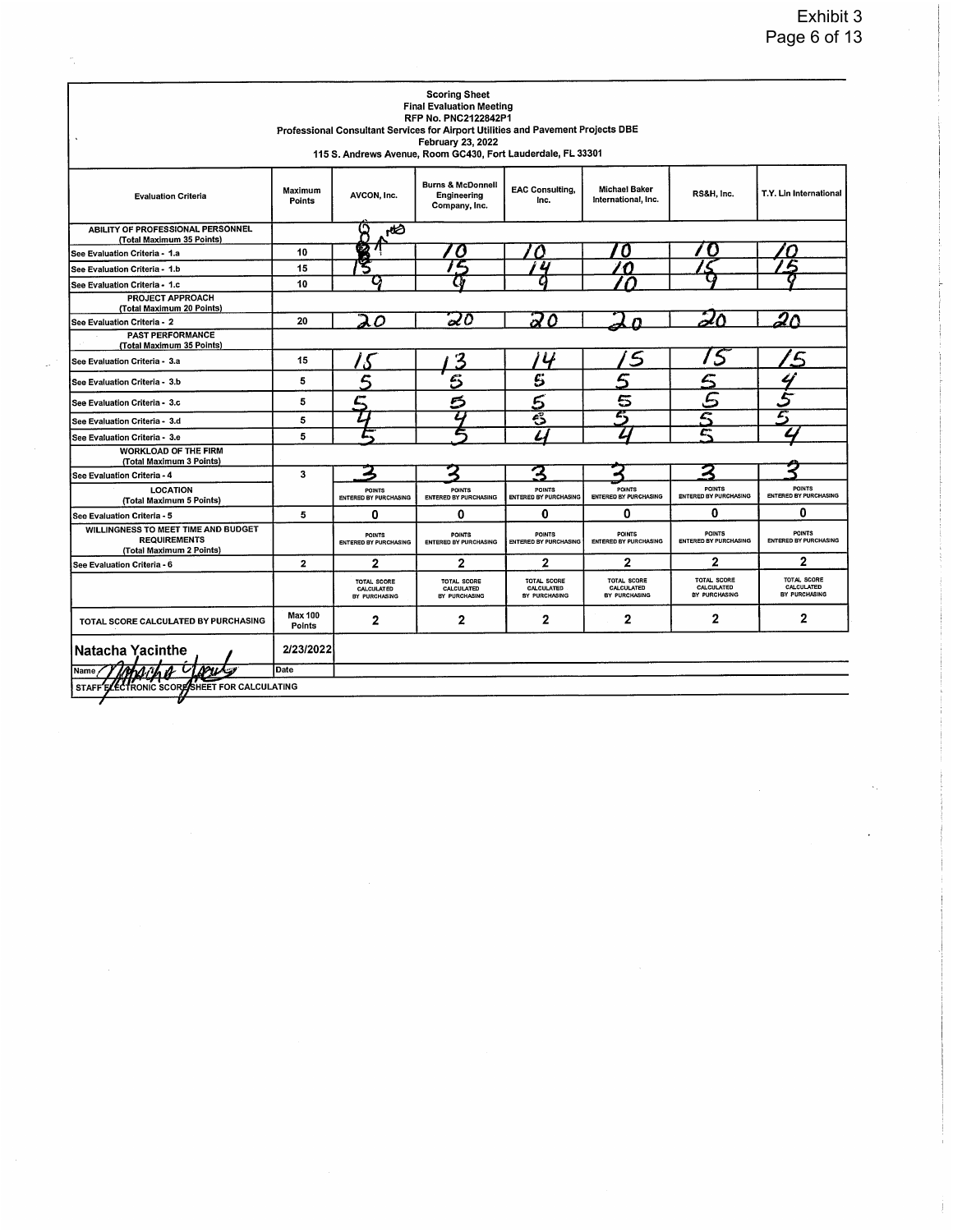|                                                                  |                          |                            | <b>Scoring Sheet</b><br><b>Final Evaluation Meeting</b><br>RFP No. PNC2122842P1<br><b>February 23, 2022</b><br>115 S. Andrews Avenue, Room GC430, Fort Lauderdale, FL 33301 |                          | Professional Consultant Services for Airport Utilities and Pavement Projects DBE |       |              |
|------------------------------------------------------------------|--------------------------|----------------------------|-----------------------------------------------------------------------------------------------------------------------------------------------------------------------------|--------------------------|----------------------------------------------------------------------------------|-------|--------------|
| <b>Firm Name</b>                                                 | <b>Michael</b><br>Cleary | Alejandro<br><b>Cuevas</b> | Carlos<br>Hernandez                                                                                                                                                         | Amanda<br><b>Simmens</b> | Natacha<br>Yacinthe                                                              | Total | Ranking      |
| AVCON, Inc.                                                      | 83                       | 94                         | 82                                                                                                                                                                          | 83                       | 91                                                                               | 433   | $\mathbf{2}$ |
| <b>Burns &amp; McDonnell</b><br><b>Engineering Company, Inc.</b> | 82                       | 90                         | 84                                                                                                                                                                          | 86                       | 91                                                                               | 433   | $\mathbf{2}$ |
| <b>EAC Consulting, Inc.</b>                                      | 85                       | 86                         | 82                                                                                                                                                                          | 78                       | 91                                                                               | 422   | 4            |
| <b>Michael Baker</b><br>International, Inc.                      | 81                       | 85                         | 78                                                                                                                                                                          | 82                       | 89                                                                               | 415   | 6            |
| RS&H, Inc.                                                       | 85                       | 90                         | 85                                                                                                                                                                          | 89                       | 94                                                                               | 443   | 1            |
| T.Y. Lin International                                           | 86                       | 83                         | 77                                                                                                                                                                          | 82                       | 92                                                                               | 420   | 5            |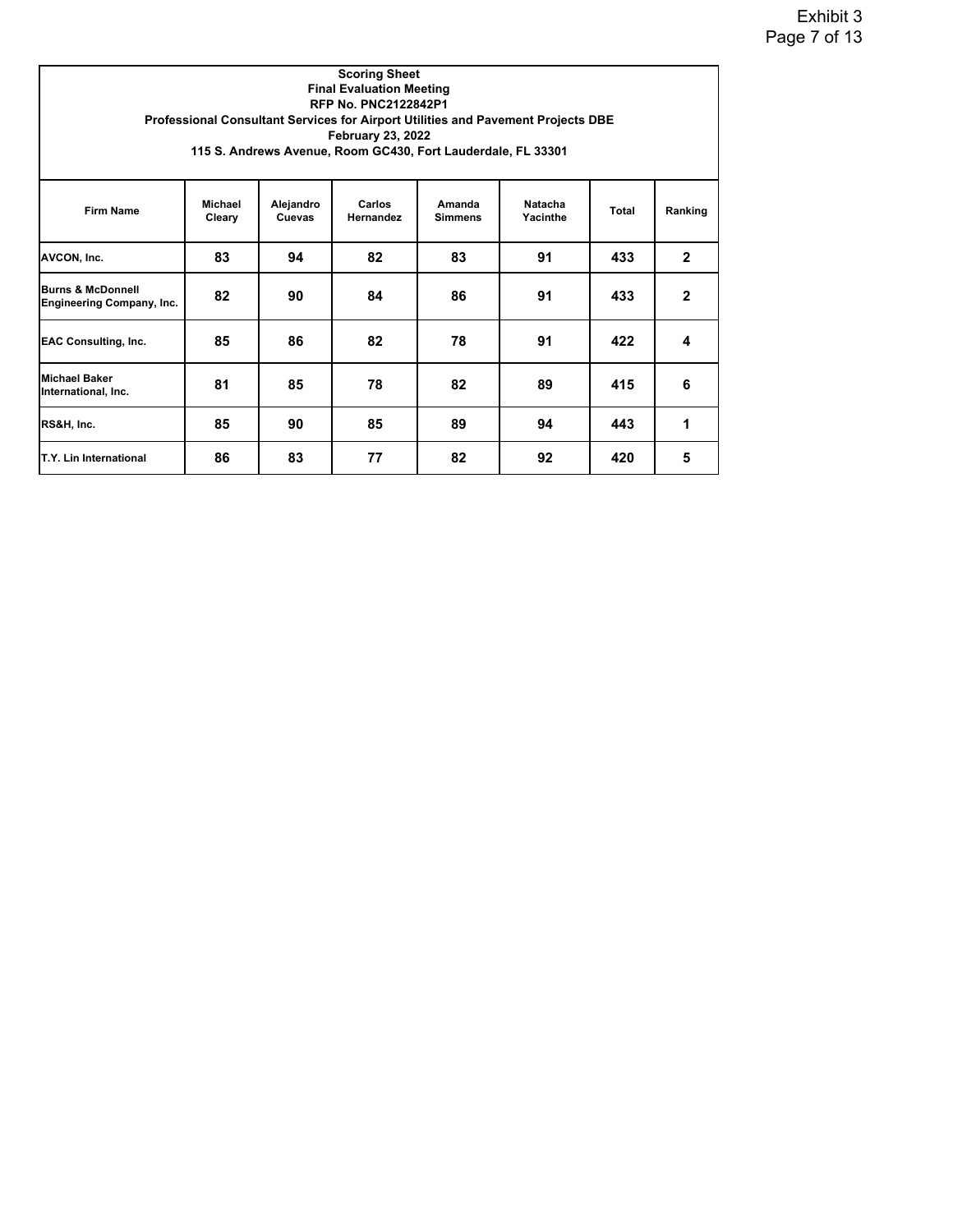|                                                                                 |             | <b>Scoring Sheet</b><br><b>Final Evaluation Meeting</b><br><b>RFP No. PNC2122842P1</b> |                                                                                                                                                                                                                                                                                                                                                                                                                                                                                                                                                                                                                                                                                                                              |                                                 |
|---------------------------------------------------------------------------------|-------------|----------------------------------------------------------------------------------------|------------------------------------------------------------------------------------------------------------------------------------------------------------------------------------------------------------------------------------------------------------------------------------------------------------------------------------------------------------------------------------------------------------------------------------------------------------------------------------------------------------------------------------------------------------------------------------------------------------------------------------------------------------------------------------------------------------------------------|-------------------------------------------------|
|                                                                                 |             | <b>February 23, 2022</b>                                                               | Professional Consultant Services for Airport Utilities and Pavement Projects DBE<br>115 S. Andrews Avenue, Room GC430, Fort Lauderdale, FL 33301                                                                                                                                                                                                                                                                                                                                                                                                                                                                                                                                                                             |                                                 |
| <b>Firm Name</b>                                                                |             |                                                                                        |                                                                                                                                                                                                                                                                                                                                                                                                                                                                                                                                                                                                                                                                                                                              | <b>Rerank for</b><br>$2$ and $3$<br><b>ONLY</b> |
| AVCON, Inc.                                                                     |             |                                                                                        | Area intentionally left blank                                                                                                                                                                                                                                                                                                                                                                                                                                                                                                                                                                                                                                                                                                | $\theta$ $\approx$                              |
| <b>Burns &amp; McDonnell</b><br><b>Engineering Company,</b><br>Inc.             |             |                                                                                        |                                                                                                                                                                                                                                                                                                                                                                                                                                                                                                                                                                                                                                                                                                                              |                                                 |
| <b>Alejandro Cuevas</b>                                                         | <b>Date</b> |                                                                                        |                                                                                                                                                                                                                                                                                                                                                                                                                                                                                                                                                                                                                                                                                                                              |                                                 |
| TIE BREAKER CRITERIA - Subsection 21.42.d.<br>of Ordinances.                    |             |                                                                                        | 1. The vendor that is a locally based business; if the foregoing does not resolve the tie, the vendor that is a locally based subsidiary; if the<br>foregoing does not resolve the tie, the vendor that is a local business, as those terms are defined in Section 1-74 of the Broward County Code                                                                                                                                                                                                                                                                                                                                                                                                                           |                                                 |
| County contracts with established goals, as such amount is determined by OESBD. |             |                                                                                        | 2. If the foregoing does not resolve the tie, the vendor that provides domestic partner benefits, if required by the solicitation.<br>3. If the foregoing does not resolve the tie, the vendor that has, based on the most recent information available, received the lowest dollar<br>volume of payments from the County on contracts previously awarded to that vendor in the five (5) year period preceding the deadline for<br>responses to the solicitation. The dollar amount shall be calculated based upon the amount paid by the County to the vendor, minus the total<br>of the vendor's confirmed payments to County Business Enterprise (CBE) firms acting as subcontractors or subconsultants for the vendor on |                                                 |
|                                                                                 |             |                                                                                        | 4. If the foregoing does not resolve the tie, the Evaluation Committee shall reconsider the responses and rerank the tied vendors.                                                                                                                                                                                                                                                                                                                                                                                                                                                                                                                                                                                           |                                                 |
|                                                                                 |             |                                                                                        | 5. If the foregoing does not resolve the tie, the vendor receiving the most first place votes from the Evaluation Committee's reranking.                                                                                                                                                                                                                                                                                                                                                                                                                                                                                                                                                                                     |                                                 |
|                                                                                 |             |                                                                                        |                                                                                                                                                                                                                                                                                                                                                                                                                                                                                                                                                                                                                                                                                                                              |                                                 |
|                                                                                 |             |                                                                                        |                                                                                                                                                                                                                                                                                                                                                                                                                                                                                                                                                                                                                                                                                                                              |                                                 |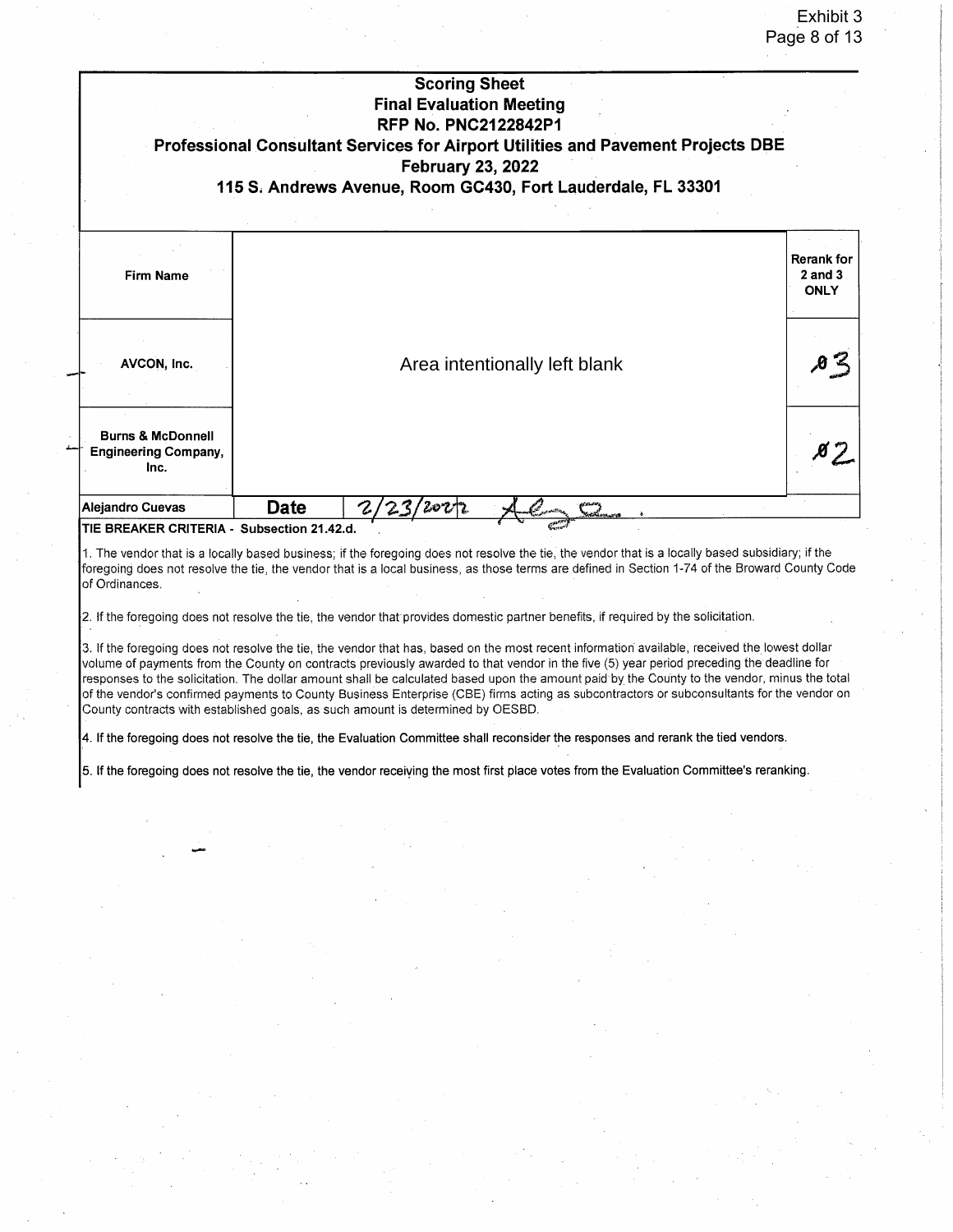|                                                                     | <b>Scoring Sheet</b><br><b>Final Evaluation Meeting</b><br><b>RFP No. PNC2122842P1</b><br>Professional Consultant Services for Airport Utilities and Pavement Projects DBE<br><b>February 23, 2022</b><br>115 S. Andrews Avenue, Room GC430, Fort Lauderdale, FL 33301 |                                                 |
|---------------------------------------------------------------------|------------------------------------------------------------------------------------------------------------------------------------------------------------------------------------------------------------------------------------------------------------------------|-------------------------------------------------|
| <b>Firm Name</b><br>AVCON, Inc.                                     | Area intentionally left blank                                                                                                                                                                                                                                          | <b>Rerank for</b><br>$2$ and $3$<br><b>ONLY</b> |
| <b>Burns &amp; McDonnell</b><br><b>Engineering Company,</b><br>Inc. |                                                                                                                                                                                                                                                                        | 2                                               |
| Amanda Simmens<br>TIE BREAKER CRITERIA - Subsection 21.42.d.        | <b>Date</b><br>2/23/22                                                                                                                                                                                                                                                 |                                                 |

1. The vendor that is a locally based business; if the foregoing does not resolve the tie, the vendor that is a locally based subsidiary; if the foregoing does not resolve the tie, the vendor that is a local business, as those terms are defined in Section 1-74 of the Broward County Code of Ordinances.

2. If the foregoing does not resolve the tie, the vendor that provides domestic partner benefits, if required by the solicitation.

3. If the foregoing does not resolve the tie, the vendor that has, based on the most recent information available, received the lowest dollar volume of payments from the County on contracts previously awarded to that vendor in the five (5) year period preceding the deadline for responses to the solicitation. The dollar amount shall be calculated based upon the amount paid by the County to the vendor, minus the total of the vendor's confirmed payments to County Business Enterprise (CBE) firms acting as subcontractors or subconsultants for the vendor on County contracts with established goals, as such amount is determined by OESBD.

4. If the foregoing does not resolve the tie, the Evaluation Committee shall reconsider the responses and rerank the tied vendors.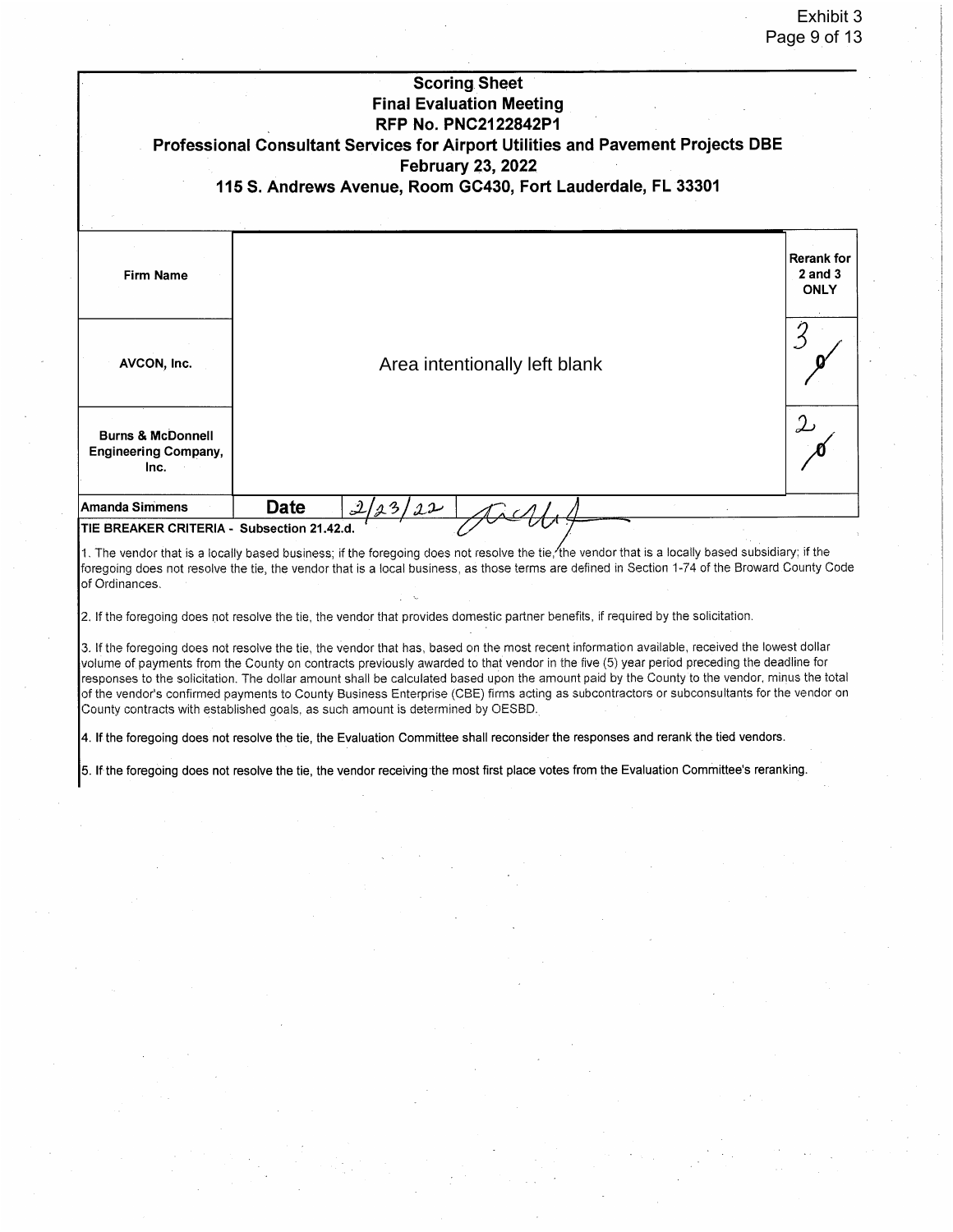|                                                                                                                                                                                                                                                                                                                                                                                                                                                                                                                                                                                                                                                                                                                                                                                                                                                                                                                                                                                                                                                                                                   | Professional Consultant Services for Airport Utilities and Pavement Projects DBE |                               | <b>Scoring Sheet</b><br><b>Final Evaluation Meeting</b><br><b>RFP No. PNC2122842P1</b><br><b>February 23, 2022</b> |  |  |  |                                           |  |
|---------------------------------------------------------------------------------------------------------------------------------------------------------------------------------------------------------------------------------------------------------------------------------------------------------------------------------------------------------------------------------------------------------------------------------------------------------------------------------------------------------------------------------------------------------------------------------------------------------------------------------------------------------------------------------------------------------------------------------------------------------------------------------------------------------------------------------------------------------------------------------------------------------------------------------------------------------------------------------------------------------------------------------------------------------------------------------------------------|----------------------------------------------------------------------------------|-------------------------------|--------------------------------------------------------------------------------------------------------------------|--|--|--|-------------------------------------------|--|
|                                                                                                                                                                                                                                                                                                                                                                                                                                                                                                                                                                                                                                                                                                                                                                                                                                                                                                                                                                                                                                                                                                   | 115 S. Andrews Avenue, Room GC430, Fort Lauderdale, FL 33301                     |                               |                                                                                                                    |  |  |  |                                           |  |
| <b>Firm Name</b>                                                                                                                                                                                                                                                                                                                                                                                                                                                                                                                                                                                                                                                                                                                                                                                                                                                                                                                                                                                                                                                                                  |                                                                                  |                               |                                                                                                                    |  |  |  | lRerank for<br>$2$ and $3$<br><b>ONLY</b> |  |
| AVCON, Inc.                                                                                                                                                                                                                                                                                                                                                                                                                                                                                                                                                                                                                                                                                                                                                                                                                                                                                                                                                                                                                                                                                       |                                                                                  | Area intentionally left blank |                                                                                                                    |  |  |  |                                           |  |
| <b>Burns &amp; McDonnell</b><br><b>Engineering Company,</b><br>Inc.                                                                                                                                                                                                                                                                                                                                                                                                                                                                                                                                                                                                                                                                                                                                                                                                                                                                                                                                                                                                                               |                                                                                  |                               |                                                                                                                    |  |  |  |                                           |  |
| <b>Natacha Yacinthe</b>                                                                                                                                                                                                                                                                                                                                                                                                                                                                                                                                                                                                                                                                                                                                                                                                                                                                                                                                                                                                                                                                           | <b>Date</b>                                                                      |                               |                                                                                                                    |  |  |  |                                           |  |
| 2. If the foregoing does not resolve the tie, the vendor that provides domestic partner benefits, if required by the solicitation.<br>3. If the foregoing does not resolve the tie, the vendor that has, based on the most recent information available, received the lowest dollar<br>volume of payments from the County on contracts previously awarded to that vendor in the five (5) year period preceding the deadline for<br>responses to the solicitation. The dollar amount shall be calculated based upon the amount paid by the County to the vendor, minus the total<br>of the vendor's confirmed payments to County Business Enterprise (CBE) firms acting as subcontractors or subconsultants for the vendor on<br>County contracts with established goals, as such amount is determined by OESBD.<br>4. If the foregoing does not resolve the tie, the Evaluation Committee shall reconsider the responses and rerank the tied vendors.<br>5. If the foregoing does not resolve the tie, the vendor receiving the most first place votes from the Evaluation Committee's reranking. |                                                                                  |                               |                                                                                                                    |  |  |  |                                           |  |
|                                                                                                                                                                                                                                                                                                                                                                                                                                                                                                                                                                                                                                                                                                                                                                                                                                                                                                                                                                                                                                                                                                   |                                                                                  |                               |                                                                                                                    |  |  |  |                                           |  |
|                                                                                                                                                                                                                                                                                                                                                                                                                                                                                                                                                                                                                                                                                                                                                                                                                                                                                                                                                                                                                                                                                                   |                                                                                  |                               |                                                                                                                    |  |  |  |                                           |  |
|                                                                                                                                                                                                                                                                                                                                                                                                                                                                                                                                                                                                                                                                                                                                                                                                                                                                                                                                                                                                                                                                                                   |                                                                                  |                               |                                                                                                                    |  |  |  |                                           |  |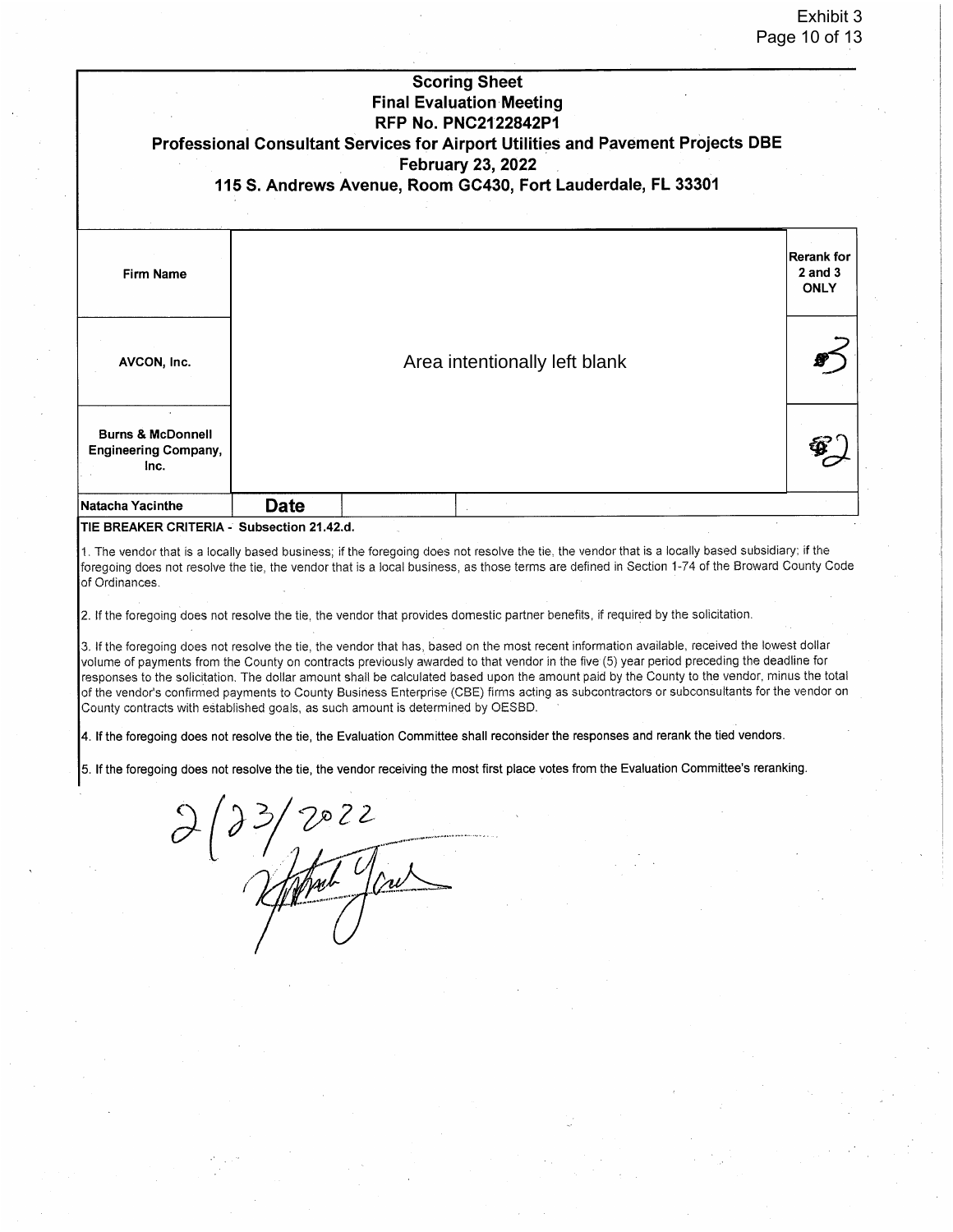|                                                                     |                                     | <b>Scoring Sheet</b><br><b>Final Evaluation Meeting</b><br><b>RFP No. PNC2122842P1</b><br><b>February 23, 2022</b> | Professional Consultant Services for Airport Utilities and Pavement Projects DBE<br>115 S. Andrews Avenue, Room GC430, Fort Lauderdale, FL 33301 |                                                 |  |  |  |
|---------------------------------------------------------------------|-------------------------------------|--------------------------------------------------------------------------------------------------------------------|--------------------------------------------------------------------------------------------------------------------------------------------------|-------------------------------------------------|--|--|--|
| <b>Firm Name</b>                                                    |                                     |                                                                                                                    |                                                                                                                                                  | <b>Rerank for</b><br>$2$ and $3$<br><b>ONLY</b> |  |  |  |
| AVCON, Inc.                                                         |                                     | Area intentionally left blank                                                                                      |                                                                                                                                                  |                                                 |  |  |  |
| <b>Burns &amp; McDonnell</b><br><b>Engineering Company,</b><br>Inc. |                                     |                                                                                                                    |                                                                                                                                                  |                                                 |  |  |  |
| <b>Carlos Hernandez</b><br>TIE DOEAKED COITEDIA                     | Date<br><b>Culturalized OA AO A</b> | みっし<br>02 /                                                                                                        |                                                                                                                                                  |                                                 |  |  |  |

TIE BREAKER CRITERIA - Subsection 21.42.d.

1. The vendor that is a locally based business; if the foregoing does not resolve the tie, the vendor that is a locally based subsidiary; if the foregoing does not resolve the tie, the vendor that is a local business, as those terms are defined in Section 1-74 of the Broward County Code of Ordinances.

2. If the foregoing does not resolve the tie, the vendor that provides domestic partner benefits, if required by the solicitation.

3. If the foregoing does not resolve the tie, the vendor that has, based on the most recent information available, received the lowest dollar volume of payments from the County on contracts previously awarded to that vendor in the five (5) year period preceding the deadline for responses to the solicitation. The dollar amount shall be calculated based upon the amount paid by the County to the vendor, minus the total of the vendor's confirmed payments to County Business Enterprise (CBE) firms acting as subcontractors or subconsultants for the vendor on County contracts with established goals, as such amount is determined by OESBD.

4. If the foregoing does not resolve the tie, the Evaluation Committee shall reconsider the responses and rerank the tied vendors.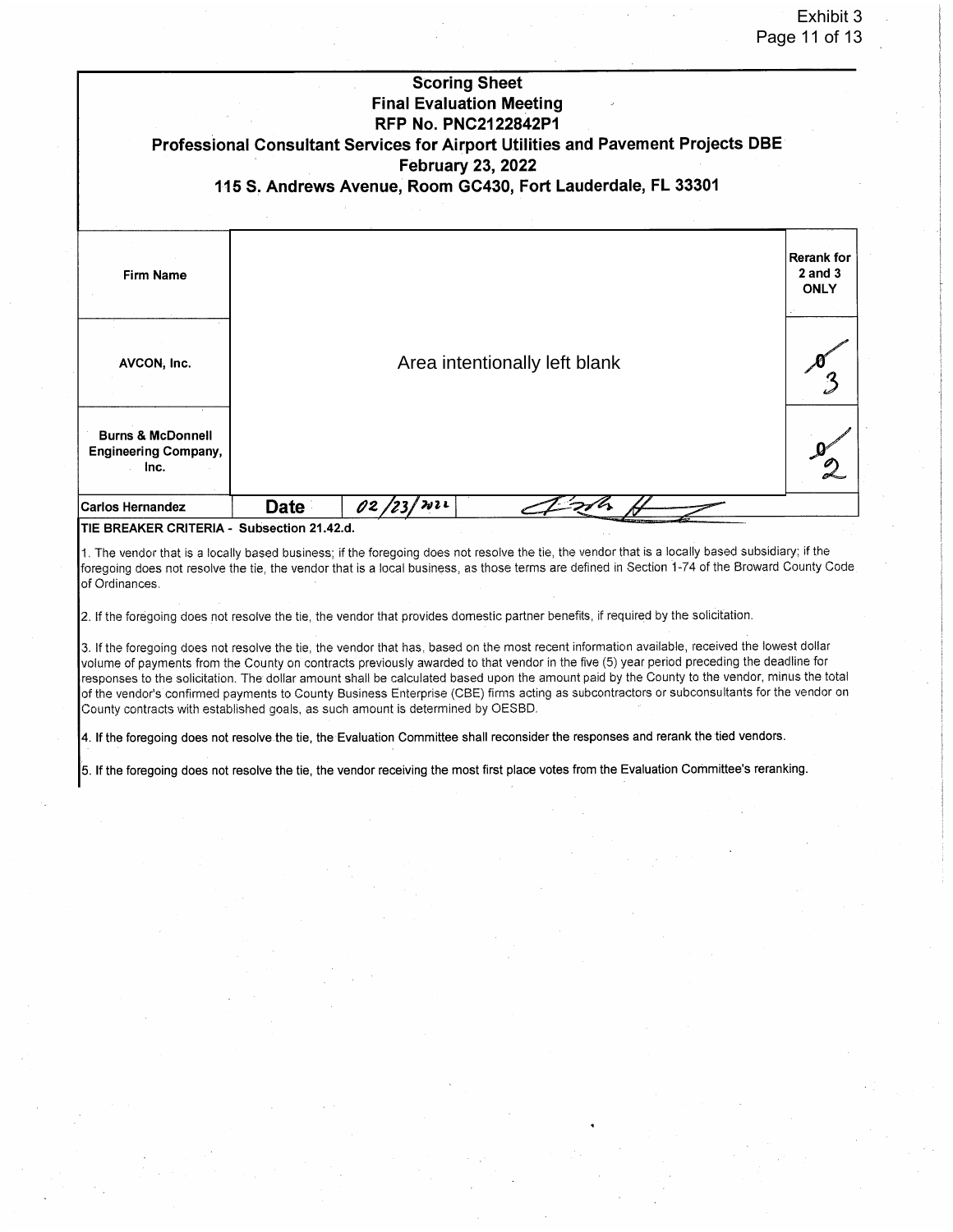|                                                                     | <b>Scoring Sheet</b><br><b>Final Evaluation Meeting</b><br><b>RFP No. PNC2122842P1</b><br>Professional Consultant Services for Airport Utilities and Pavement Projects DBE<br><b>February 23, 2022</b><br>115 S. Andrews Avenue, Room GC430, Fort Lauderdale, FL 33301                                                                                                                                                                                                                                                                                                                                                                                                    |                                                 |
|---------------------------------------------------------------------|---------------------------------------------------------------------------------------------------------------------------------------------------------------------------------------------------------------------------------------------------------------------------------------------------------------------------------------------------------------------------------------------------------------------------------------------------------------------------------------------------------------------------------------------------------------------------------------------------------------------------------------------------------------------------|-------------------------------------------------|
| <b>Firm Name</b>                                                    |                                                                                                                                                                                                                                                                                                                                                                                                                                                                                                                                                                                                                                                                           | <b>Rerank</b> for<br>$2$ and $3$<br><b>ONLY</b> |
| AVCON, Inc.                                                         | Area intentionally left blank                                                                                                                                                                                                                                                                                                                                                                                                                                                                                                                                                                                                                                             |                                                 |
| <b>Burns &amp; McDonnell</b><br><b>Engineering Company,</b><br>Inc. |                                                                                                                                                                                                                                                                                                                                                                                                                                                                                                                                                                                                                                                                           |                                                 |
| <b>Michael Cleary</b>                                               | <b>Date</b><br>Klam                                                                                                                                                                                                                                                                                                                                                                                                                                                                                                                                                                                                                                                       |                                                 |
| TIE BREAKER CRITERIA - Subsection 21.42.d.                          |                                                                                                                                                                                                                                                                                                                                                                                                                                                                                                                                                                                                                                                                           |                                                 |
| of Ordinances.                                                      | 1. The vendor that is a locally based business; if the foregoing does not resolve the tie, the vendor that is a locally based subsidiary; if the<br>foregoing does not resolve the tie, the vendor that is a local business, as those terms are defined in Section 1-74 of the Broward County Code<br>2. If the foregoing does not resolve the tie, the vendor that provides domestic partner benefits, if required by the solicitation.                                                                                                                                                                                                                                  |                                                 |
|                                                                     | 3. If the foregoing does not resolve the tie, the vendor that has, based on the most recent information available, received the lowest dollar<br>volume of payments from the County on contracts previously awarded to that vendor in the five (5) year period preceding the deadline for<br>responses to the solicitation. The dollar amount shall be calculated based upon the amount paid by the County to the vendor, minus the total<br>of the vendor's confirmed payments to County Business Enterprise (CBE) firms acting as subcontractors or subconsultants for the vendor on<br>County contracts with established goals, as such amount is determined by OÉSBD. |                                                 |
|                                                                     | 4. If the foregoing does not resolve the tie, the Evaluation Committee shall reconsider the responses and rerank the tied vendors.                                                                                                                                                                                                                                                                                                                                                                                                                                                                                                                                        |                                                 |
|                                                                     | 5. If the foregoing does not resolve the tie, the vendor receiving the most first place votes from the Evaluation Committee's reranking.                                                                                                                                                                                                                                                                                                                                                                                                                                                                                                                                  |                                                 |